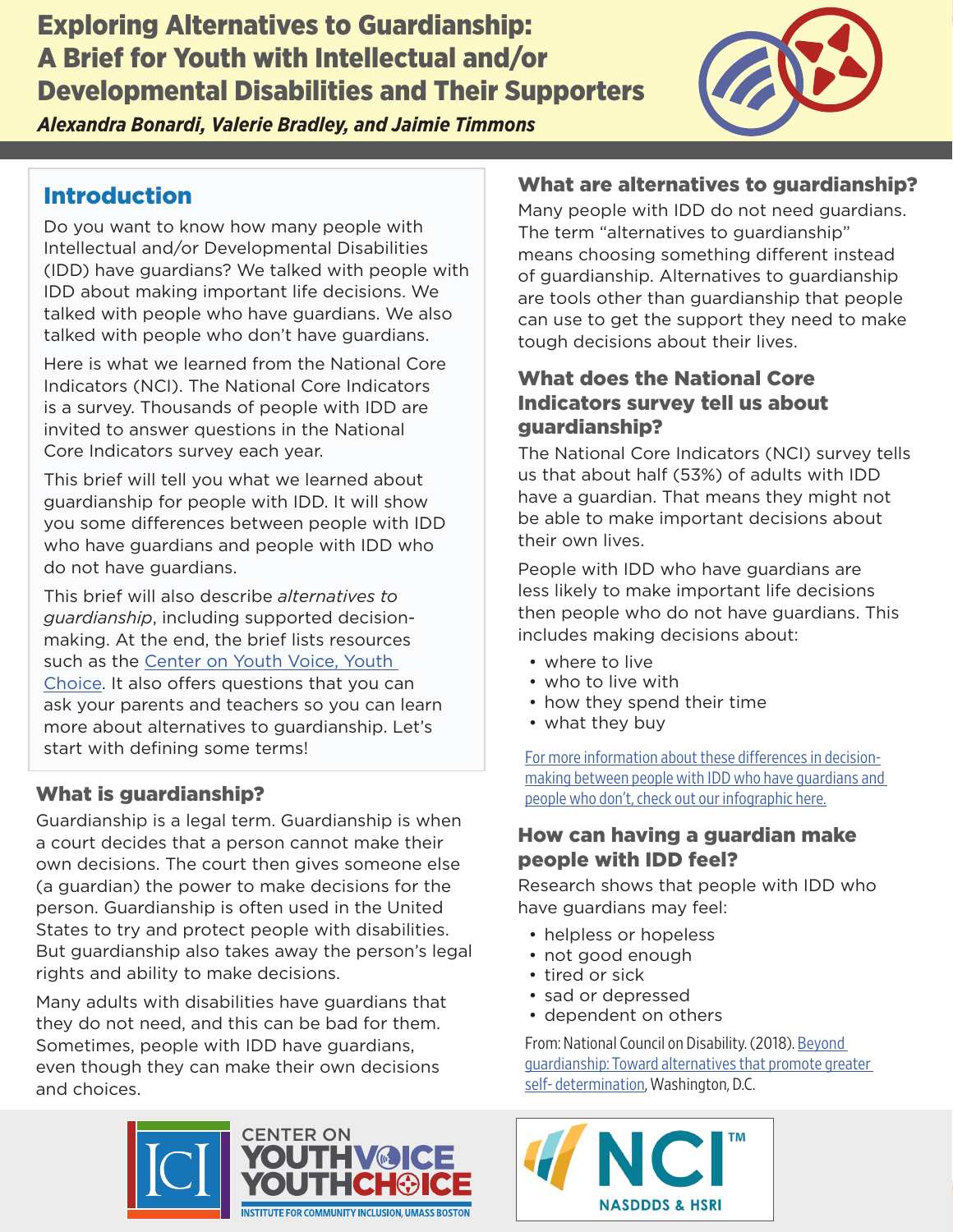#### What are some [alternatives to](https://youth-voice.org/glossary/)  [guardianship](https://youth-voice.org/glossary/)?

Some alternatives to guardianship include *health proxies* and *powers of attorney*. Another alternative to guardianship is supported decisionmaking. *Supported decision making* is a way for people with IDD to make decisions about their own lives, with help from good friends and family members who create a circle of support.

Research shows that people with IDD who have used supported decision-making say they:

- are more independent
- feel good about making decisions
- are able to make important decisions
- feel good about their lives

From: "[I learned that I have a voice in my future"](http://www.supporteddecisionmaking.org/sites/default/files/2021_virginia_SDM_pilot_project.pdf) Summary, Findings, and Recommendations of The Virginia Supported Decision-Making Pilot Project by Martinis, J. & Beadnell, L. (2021)

#### Do you want to learn more about alternatives to guardianship?

Youth with IDD and their families should learn about alternatives to guardianship when they are making the transition to being an adult. This is the time *before you turn 18*.

Here are some questions you can ask your parents and teachers about alternatives to guardianship:

- *Do you know about alternatives to guardianship?*
- *Do other people in my school know about alternatives to guardianship?*
- *Can you tell me about alternatives to guardianship?*
- *Can you tell my parents about alternatives to guardianship?*
- *Can you tell me more about supported decision-making?*
- *Can you tell my parents about supported decision-making?*
- *Do you know what the [National](https://www.guardianship.org/standards/)  [Guardianship Association](https://www.guardianship.org/standards/) says about alternatives to guardianship?*
- *Do you know what the American Bar Association says about alternatives to guardianship?*
- *What are the laws in my state about supported decision-making?*
- *What are the laws in my state about alternatives to guardianship?*
- *What does the Protection and Advocacy organization do?*
- *Does the Protection and Advocacy organization work with people who don't want guardians?*
- *Are there other groups that [work with](https://gator.communityinclusion.org/publications/gator-resource-list-1/)  [people who don't want guardians?](https://gator.communityinclusion.org/publications/gator-resource-list-1/)*
- *Are there self-advocates and advocates I can talk to about alternatives to guardianship?*
- *Do judges in courts understand alternatives to guardianship?*
- *Do judges in courts have to mention alternatives to guardianship?*

#### Are you a youth or a supporter looking for more resources?

The **Center on Youth Voice, Youth Choice** is a resource center for youth with disabilities. We help you learn how you can have control over your decisions after you become a legal adult. One of the ways you can do this is by using alternatives to guardianship.

[This publication offers a clickable list of](https://gator.communityinclusion.org/publications/gator-resource-list-1/)  [accessible resources](https://gator.communityinclusion.org/publications/gator-resource-list-1/) designed for youth with IDD and their supporters.

#### For more information on alternatives, including Supported Decision-Making:

- Georgia Advocacy Office. [Advocate John](https://www.youtube.com/channel/UCXPkGt_cyYyPPWFxWYB7NTQ)  [McCarty talks about supported decision](https://www.youtube.com/channel/UCXPkGt_cyYyPPWFxWYB7NTQ)  [making, how he used it to terminate](https://www.youtube.com/channel/UCXPkGt_cyYyPPWFxWYB7NTQ)  [guardianship, and includes perspectives from](https://www.youtube.com/channel/UCXPkGt_cyYyPPWFxWYB7NTQ)  [his parent.](https://www.youtube.com/channel/UCXPkGt_cyYyPPWFxWYB7NTQ) (2020).
- [Georgia Advocacy Office. Shining a Light on](https://www.youtube.com/watch?v=UXFMNguab1A)  [the Inner Workings of Supported Decision-](https://www.youtube.com/watch?v=UXFMNguab1A)[Making](https://www.youtube.com/watch?v=UXFMNguab1A).
- American Bar Association. (2016). [Practical](http://www.americanbar.org/groups/law_aging/resources/guardianship_law_practice/practical_tool/)  [tools for lawyers: Steps in supporting](http://www.americanbar.org/groups/law_aging/resources/guardianship_law_practice/practical_tool/)  [decision-making.](http://www.americanbar.org/groups/law_aging/resources/guardianship_law_practice/practical_tool/) Chicago, IL.
- Center for Public Representation. [Supported](https://supporteddecisions.org/)  [Decision-Making Gives People with Disabilities](https://supporteddecisions.org/)  [a Voice.](https://supporteddecisions.org/)
- Disability and Health Information Center (n.d.). [Missouri Guardianship: Understanding Your](https://health.mo.gov/shcn-secure/docs/GuardianshipInfoPack.pdf)  [Options & Alternatives.](https://health.mo.gov/shcn-secure/docs/GuardianshipInfoPack.pdf)
- Georgia Advocacy Office. [Supported](http://thegao.net/)  [Decision-Making Resources.](http://thegao.net/) The Georgia Advocacy Office
- [National Resource Center for Supported](http://www.supporteddecisionmaking.org/)  [Decision-Making](http://www.supporteddecisionmaking.org/).